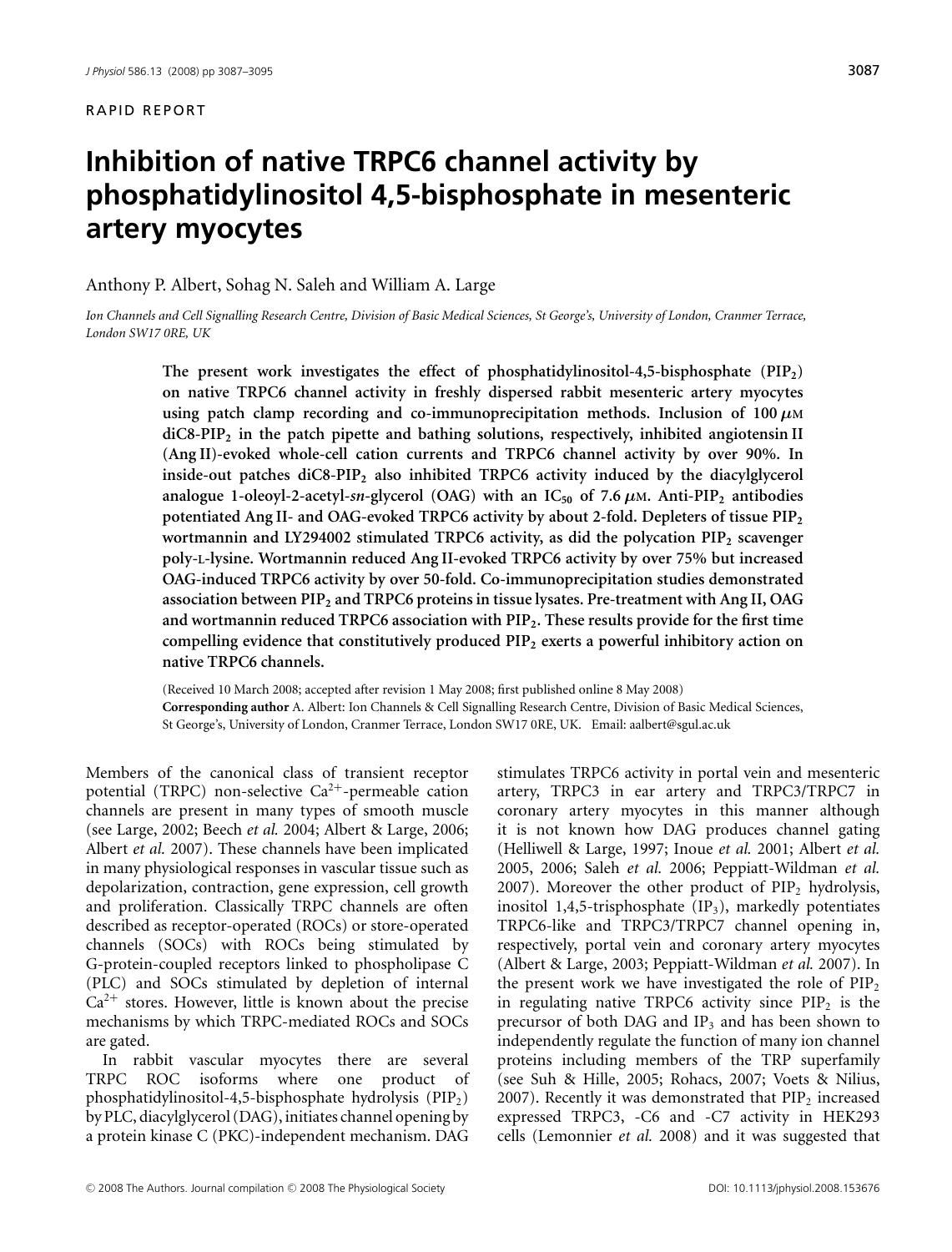phosphoinositides, including  $PIP_2$ , mediate increases in TRPC6 activity due to disruption of calmodulin (CaM) binding to fusion proteins containing the C-termini of TRPC6 (Kwon *et al.* 2007). In contrast, PIP<sub>2</sub> inhibited receptor-operated TRPC4α activity in HEK293 cells (Otsuguro *et al.* 2008). These results illustrate complex effects of  $PIP<sub>2</sub>$  on expressed TRPC channels but to date there have been no studies on the effect of  $PIP<sub>2</sub>$  on native TRPC channels. Therefore, in the present study, we investigated the effect of  $PIP_2$  on TRPC6 channels in freshly dispersed rabbit mesenteric artery myocytes. These novel results show that  $PIP<sub>2</sub>$  exerts a powerful inhibitory brake on agonist-evoked TRPC6 activity. Moreover, simultaneous depletion of  $PIP<sub>2</sub>$  and production of DAG are necessary for optimal channel activation.

## Methods

### **Cell isolation**

New Zealand White rabbits (2–3 kg) were killed using i.v. sodium pentobarbitone (120 mg kg<sup>-1</sup>, in accordance with the UK Animals (Scientific Procedures) Act, 1986). 1st to 5th order mesenteric arteries were dissected free from fat and connective tissue and enzymatically digested into single myocytes using methods previously described (Saleh *et al.* 2006).

## **Electrophysiology**

Whole-cell and single cation currents were recorded with an AXOpatch 200B patch-clamp amplifier (Axon Instruments, USA) at room temperature (20–23◦C) using whole-cell recording, cell-attached, inside-out and outside-out patch configurations and data acquisition and analysis protocols as previously described (Saleh *et al.* 2006). Briefly, single channel current amplitudes were calculated from idealized traces of at least 60 s in duration using the 50% threshold method with events lasting for less than 0.664 ms (2 $\times$  rise time for a 1 kHz,  $-3$  db, low-pass filter) being excluded from analysis. Figure preparation was carried out using MicroCal Origin software 6.0 (MicroCal Software Inc., MA, USA) where inward single channel currents are shown as downward deflections. Open probability  $(NP_0)$  was calculated using the equation:  $\overline{NP}_0 = \frac{\sum (O_n n)}{T}$  where *n* is the number of channels in the patch, *On* is the time spent at each open level and *T* is the total recording time.

#### **Immunoprecipitation and Western blotting**

Dissected tissues were either flash frozen and stored at −80◦C for subsequent use or immediately placed into 10 mg ml<sup>−</sup><sup>1</sup> RIPA lysis buffer (Santa Cruz Biotechnology)

supplemented with protease inhibitors and then homogenized on ice by sonication for at least 3 h. The total cell lysate (TCL) was collected by centrifugation at 10 g for 10 min at  $4°C$  and then protein content was quantified using the Bio-Rad protein dye reagent (Bradford method). TCL was pre-cleared using A/G agarose beads (Santa Cruz Biotechnology) and immunoprecipitated overnight at 4◦C using the appropriate antibody and A/G agarose bead conjugate. Alternatively, the immunoprecipitation protocol was carried out using the Upstate Catch and Release kit (Millipore), where spin columns were loaded with 500  $\mu$ g of cell lysates, 4  $\mu$ g of antibody and immunoprecipitated for 2 h at room temperature.

Protein samples were eluted with Laemmli sample buffer and incubated at 95◦C for 2 min. One-dimensional protein gel electrophoresis was performed in 4–12% Bis–Tris gels in a Novex mini-gel system (Invitrogen) with 20  $\mu$ g of total protein loaded in each lane. Separated proteins were electrophoretically transferred onto polyvinylidene difluoride membranes in a Biorad trans-blot SD semi-dry transfer cell or using the iBlot apparatus (Invitrogen). Blots were incubated for 1–4 h with 5% (weight/volume) non-fat milk in phosphate-buffered saline (PBS) containing 0.1% Tween 20 (PBST) to block non-specific protein binding. Membranes were then incubated with appropriate primary antibody overnight at 4◦C (where possible alternative antibodies raised against different epitopes were used for immunoprecipitation and Western blot analysis). Following antibody removal blots were washed for 2 h with milk–PBST. Blots were subsequently incubated with horseradish peroxidase-conjugated goat anti-rabbit (Sigma) or sheep anti-goat (Santa Cruz Biotechnology) IgG secondary antibody diluted 1 : 1000–1 : 5000 in milk–PBST, washed 3 times in PBST, and treated with ECL chemiluminescence reagents (Pierce) for 1 min and exposed to photographic films. In loading control experiment anti- $\beta$ -actin antibodies (mouse monoclonal, Sigma, UK) were also added to the immunoprecipitate and immunoblot procedures to show that expression levels of  $\beta$ -actin did not change during the experimental conditions. Moreover, immunoblot control data showed that anti- $PIP<sub>2</sub>$  and anti-TRPC6 antibodies did not recognize  $\beta$ -actin following immunoprecipitation with only anti- $\beta$ -actin antibodies. Data shown represent *n* values of at least three separate experiments.

#### **Anti-TRPC6 and anti-PIP2 antibodies**

Polyclonal TRPC6 antibody generated in rabbits against an intracellular epitope was purchased from Alomone Laboratories (Jerusalem, Israel) and the selectivity and negligible cross-reactivity of this antibody for its target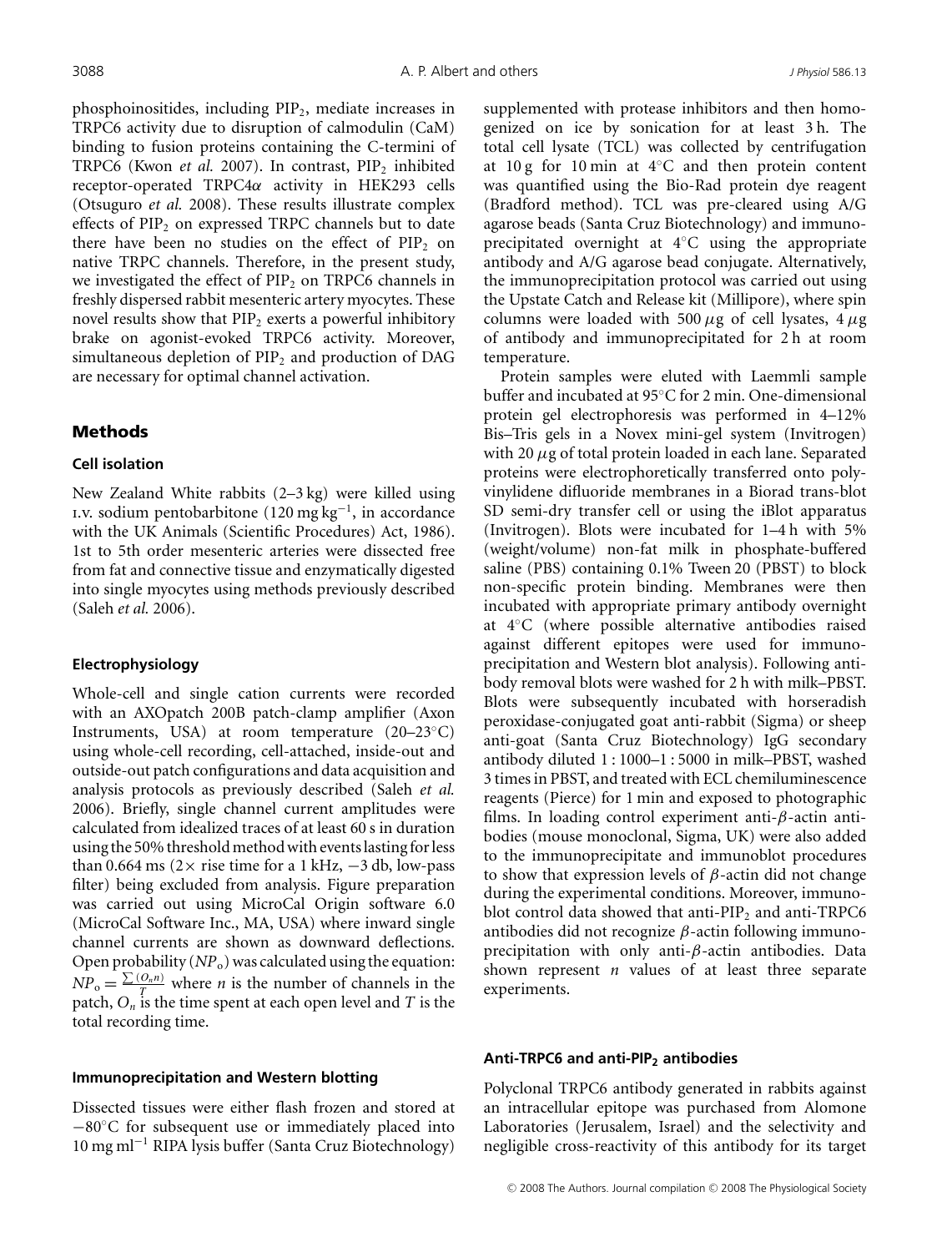protein has been previously confirmed (Liu *et al.* 2005; Sours *et al.* 2006). An alternative polyclonal antibody for TRPC6 generated in goats against a different intracellular epitope was purchased from Santa Cruz Biotechnology and the specificity of this antibody has also been previously confirmed (Liu *et al.* 2005). Mouse monoclonal  $PIP<sub>2</sub>$  antibody generated against liposomes of human origin constituted with the phospholipid was purchased from Assay Designs (USA). This anti-PIP<sub>2</sub> antibody has previously been used in electrophysiological (Liou *et al.* 1999; Bian *et al.* 2001; Ma *et al.* 2002; Pian *et al.* 2006; Xie *et al.* 2008) and immunoprecipitation studies (Asteggiano *et al.* 2001; Beauge *et al.* 2002; Yue *et al.* 2002) to investigate the role of  $PIP_2$  in regulating ion channels and exchangers.

### **Solutions and drugs**

The bathing solution used to measure whole-cell cation currents was  $K^+$  free and contained (mm): NaCl (126),  $CaCl<sub>2</sub>(1.5)$ , Hepes (10), glucose (11), DIDS (0.1), niflumic acid  $(0.1)$  and nicardipine  $(0.005)$ , pH to 7.2 with NaOH. In cell-attached patch experiments the membrane potential was set to approximately 0 mV by perfusing cells in a KCl external solution containing (mm): KCl  $(126)$ , CaCl<sub>2</sub>  $(1.5)$ , Hepes  $(10)$  and glucose  $(11)$ , pH to 7.2 with 10 m KOH. Nicardipine  $(5 \mu)$  was also included to prevent smooth muscle cell contraction by blocking  $Ca^{2+}$ entry through voltage-dependent  $Ca^{2+}$  channels.

The patch pipette solution used to measure whole-cell cation currents (intracellular solution) was also  $K^+$  free and contained (mm): CsCl (18), caesium aspartate (108),  $MgCl<sub>2</sub>$  (1.2), Hepes (10), glucose (11), BAPTA (10),  $CaCl<sub>2</sub>$  (4.8, free internal  $Ca<sup>2+</sup>$  concentration approximately 100 nm as calculated using EQCAL software),  $Na<sub>2</sub>ATP$ (1) and NaGTP (0.2), pH 7.2 with Tris. The patch pipette solution used for both cell-attached and inside-out patch recording (extracellular solution) was  $K^+$  free and contained (mmol  $l^{-1}$ ): NaCl (126), CaCl<sub>2</sub> (1.5), Hepes (10), glucose (11), TEA (10), 4-AP (5), iberiotoxin (0.0002), DIDS (0.1), niflumic acid (0.1) and nicardipine (0.005), pH to 7.2 with NaOH. The composition of the bathing solution used in inside-out experiments (intracellular solution) was the same as the patch pipette solution used for whole-cell recording except that 1 mm BAPTA and  $0.48$  mm CaCl<sub>2</sub> were included (free internal  $Ca^{2+}$  concentration approximately 100 nm). Under these conditions VDCCs, K<sup>+</sup> currents, swell-activated Cl<sup>−</sup> currents and  $Ca^{2+}$ -activated conductances are abolished and non-selective cation currents could be recorded in isolation.

DiC8-PIP<sub>2</sub> was purchased from Cayman chemicals (UK). All other drugs were purchased from Calbiochem (UK), Sigma (UK) or Tocris (UK) and agents were dissolved in distilled  $H_2O$  or DMSO (0.1%). DMSO alone had no effect on TRPC6 channel activity. The values are the mean of *n* cells  $\pm$  s.e.m. Statistical analysis was carried out using paired (comparing effects of agents on the same cell) or unpaired (comparing effects of agents between cells) Students' *t* test with the level of significance set at  $P < 0.05$ .

## Results

# **DiC8-PIP2 inhibits native TRPC6 channel activity in rabbit mesenteric artery myocytes**

In initial experiments we investigated the effect of including  $100 \mu \text{m}$  diC8-PIP<sub>2</sub>, a water-soluble form of  $PIP<sub>2</sub>$ , in the patch pipette solution on angiotensin II (Ang II)-induced whole-cell cation currents in mesenteric artery myocytes. In these experiments we used 1 nm Ang II since previous work showed that 1 nm Ang II activated native TRPC6 channels (Saleh *et al.* 2006). Figure 1*Aa* and *b* shows that 100  $\mu$ m diC8-PIP<sub>2</sub> reduced the mean peak amplitude of whole-cell cation currents induced by 1 nm Ang II from −26 ± 8 pA (*n* = 7) to −2 ± 0.5 pA (*n* = 7,*P* < 0.01) at−50 mV. Figure 1*Ac* also shows that the Ang II-evoked mean current–voltage (*I–V*) relationship was inhibited by 100  $\mu$ M diC8-PIP<sub>2</sub> at all membrane potentials between −100 mV and +90 mV.

To obtain precise information on the effect of PIP<sub>2</sub> on TRPC6 channel activity and to exclude the possibility of observing actions of  $PIP<sub>2</sub>$  on multiple cation conductances we studied the effect of  $PIP<sub>2</sub>$  on TRPC6 activity at the single channel level. Figure 1*Ba* shows that bath application of 1 nm Ang II evoked channel activity in a cell-attached patch, which had similar unitary properties to TRPC6 channels previously described (Saleh *et al.* 2006), and was maintained following excision of the patch into the inside-out configuration for up to 30 min. Figure 1*Ba* shows that bath application of 100  $\mu$ m diC8-PIP<sub>2</sub> to the cytosolic surface of the inside-out patch reversibly inhibited the mean open probability (*NP*<sub>o</sub>) of Ang II-evoked TRPC6 activity from  $3.81 \pm 0.84$  to  $0.43 \pm 0.21$  ( $n = 6, P < 0.05$ ) at −50 mV. Previously it has been shown that DAG activates TRPC6 channels in mesenteric artery myocytes by a PKC-independent mechanism. Figure 1*Bb* shows that bath application of 10 μm 1-oleoyl-2-acetyl-*sn*-glycerol (OAG), a cell-permeable DAG analogue, to an inside-out patch also induced channel activity with TRPC6 properties (Saleh *et al.* 2006). Moreover, Fig. 1*Bb* shows that bath application of 100  $\mu$ M diC8-PIP<sub>2</sub> reversibly inhibited mean  $NP<sub>o</sub>$  of OAG-induced TRPC6 activity from  $1.49 \pm 0.03$ to  $0.09 \pm 0.03$  ( $n = 6$ ,  $P < 0.01$ ) at  $-50$  mV diC8-PIP<sub>2</sub> at  $100 \mu$ M also inhibited OAG-evoked TRPC6 activity by  $89 \pm 5\%$  ( $n = 3$ , data not shown) in the presence of the PKC inhibitor chelerythrine  $(3 \mu)$  indicating that PIP2-mediated inhibition of TRPC6 did not involve PKC (see Saleh *et al*. 2006). Figure 1*C* shows a dose–response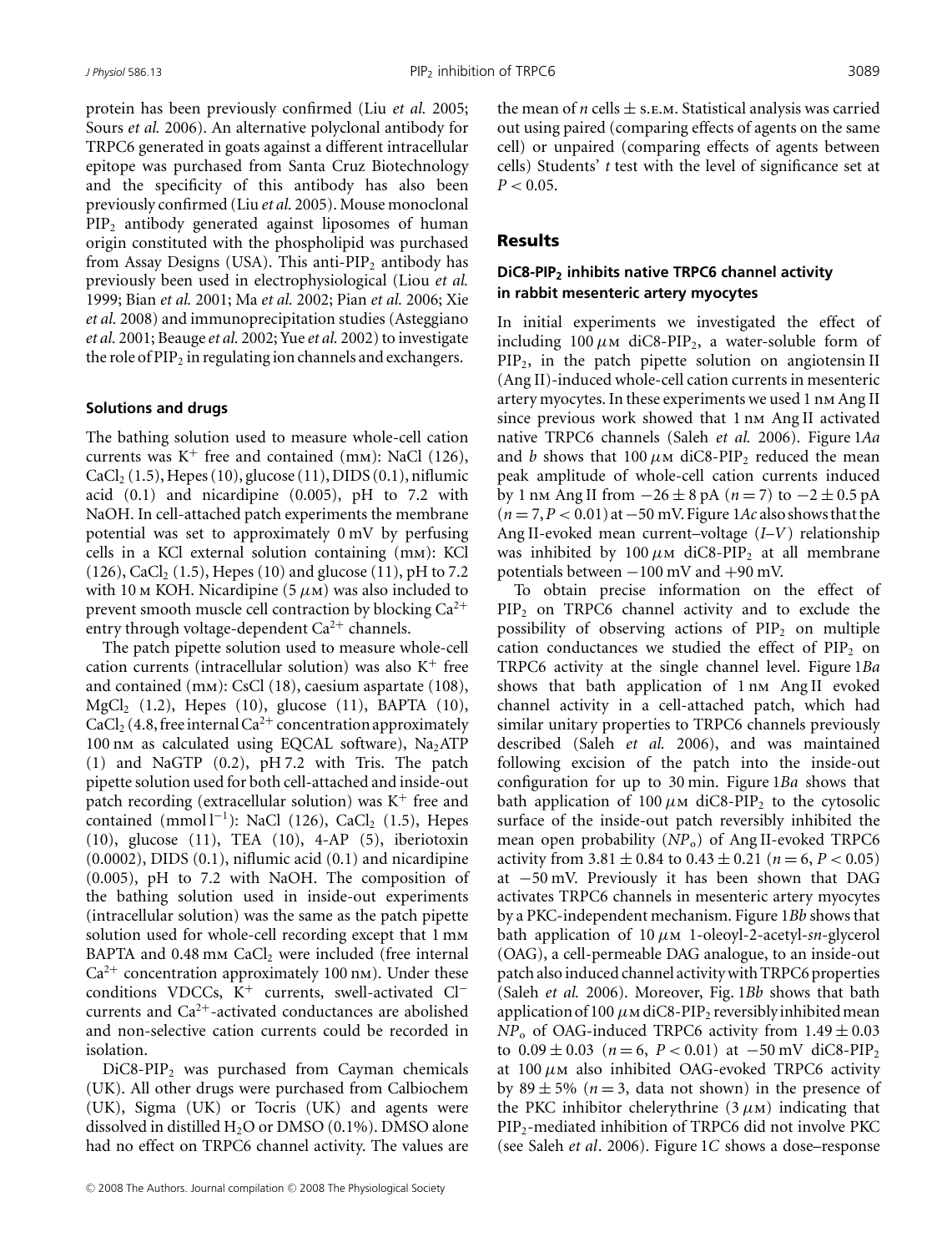curve of diC8-PIP<sub>2</sub> on TRPC6 activity induced by 10  $\mu$ M OAG in inside-out patches at−50 mV with 50% inhibition (IC<sub>50</sub>) produced by 7.6  $\mu$ M diC8-PIP<sub>2</sub>.

#### **Endogenous PIP2 inhibits TRPC6 activity**

The above data clearly demonstrate that  $diC8-PIP<sub>2</sub>$  has a profound inhibitory action on TRPC6 activity in mesenteric artery myocytes. Therefore we investigated the role of endogenous  $PIP<sub>2</sub>$  on TRPC6 activity by studying the effect of anti-PIP<sub>2</sub> antibodies on TRPC6 activity induced by Ang II and OAG in inside-out patches.

Figure 2*Aa* shows that bath application of anti- $PIP_2$ antibodies at  $1:200$  to an inside-out patch, in which TRPC6 channels were activated initially in the cell-attached mode by 1 nm Ang II (i.e. similar to Fig. 1*B*), increased TRPC6 activity (about 2-fold) but after 2 min there was a marked decrease in *NP*<sup>o</sup> (Fig. 2*Aa* and *B*). Figure  $2Ab$  illustrates that bath application of anti-PIP<sub>2</sub> antibodies at 1 : 200 dilution also increased OAG-evoked TRPC6 activity in inside-out patches by approximately 2-fold but unlike Ang II there was no subsequent inhibition of channel activity in the continued presence of the antibody (Fig. 2*Ab* and *B*).

## **Agents that deplete PIP2 levels activate TRPC6 activity in un-stimulated mesenteric artery myocytes**

These present results indicate that endogenous  $PIP<sub>2</sub>$ exerts a powerful inhibitory action of TRPC6 channels. In addition, previous work using an inhibitor of DAG lipase showed that these channels are also activated by constitutive DAG production (Saleh *et al.* 2006). We therefore investigated the effect of wortmannin and LY294002 on cell-attached patches from unstimulated myocytes since at high concentrations these agents are known to inhibit phosphoinositol (PI)-4-kinases leading to a reduction in the generation of  $\text{PIP}_2$  and consequently a depletion of  $PIP_2$  levels (Suh & Hille, 2005).



**Figure 1. DiC8-PIP2 inhibits Ang II-evoked whole-cell cation currents and single TRPC6 channel activity in rabbit mesenteric artery myocytes**

*Aa* and *b*, inclusion of 100  $\mu$ M diC8-PIP<sub>2</sub> in the patch pipette solution inhibits whole-cell cation currents evoked by 1 nm Ang II. Ac, mean  $IV$  relationship showing diC8-PIP<sub>2</sub> inhibits Ang II-evoked cation currents at all potentials tested ( $n =$  at least 4 per point). *Ba*, 100  $\mu$ M diC8-PIP<sub>2</sub> inhibited TRPC activity in an inside-out patch which was initially activated by 1 nm Ang II in a cell-attached patch (i/o, inside-out patch). *Bb*, 100 μm diC8-PIP<sub>2</sub> inhibited TRPC activity induced by 10 μ<sup>M</sup> OAG in an inside-out patch. *C*, inhibitory action of diC8-PIP2 on OAG-evoked TRPC6 activity in inside-out patches had an IC<sub>50</sub> value of 7.6  $\mu$ M ( $n =$  at least 4 per point).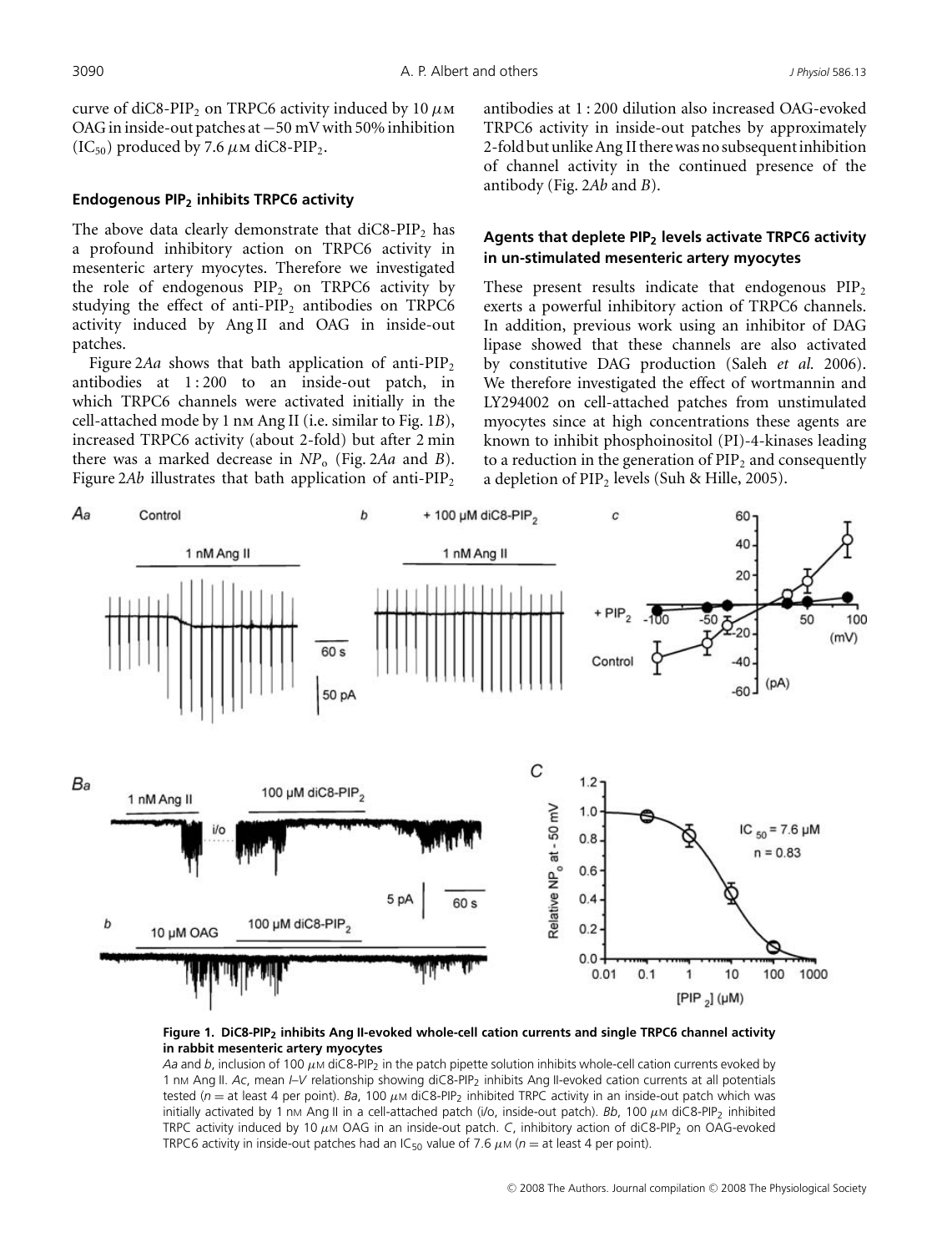Figure 3*Aa* shows that bath application of  $20 \mu M$ wortmannin evoked channel activity with a mean peak *NP*<sub>o</sub> value of 1.79 ± 0.42 (*n* = 14) at −50 mV. Amplitude histograms of wortmannin-induced channel currents could be fitted by the sum of three Gaussian curves with three sub-conductance states of 15 pS, 28 pS and 44 pS which all had a reversal potential  $(E_r)$  of about 0 mV (Fig. 3*Ab* and *c*). These characteristics are identical to Ang II- and OAG-evoked TRPC6 channel currents (see Saleh *et al.* 2006). Figure 3*Ba*, *b* and *c* shows that bath application of 100  $\mu$ M LY294002 evoked TRPC6 activity with a mean peak  $NP_0$  value of  $0.37 \pm 0.01$  ( $n = 60$ ) at −50 mV. TRPC6 activity induced by wortmannin and LY294002 was transient with no activity detected after 5 min in the presence of these agents. At concentrations that do not inhibit PI-4 kinases, wortmannin (50 nm) and LY294002 (10  $\mu$ m) had no effect on TRPC6 activity.

Figure 3*Ca* shows that bath application of the polycation PIP<sub>2</sub> scavenger poly-L-lysine (50  $\mu$ g ml<sup>-1</sup>) to an inside-out patch activated channel activity with a mean peak *NP*<sub>o</sub> value of  $1.52 \pm 0.34$  (*n* = 10) at −50 mV. These poly-L-lysine-evoked channel currents had similar conductances/ $E_r$  values to those induced by wortmannin and LY294002 (Fig. 3*Cb* and *c*).

## **Depletion of PIP2 levels reduces Ang II- but increases OAG-evoked TRPC6 activity**

These results show that endogenous and exogenous  $\text{PIP}_2$ inhibits Ang II- and OAG-evoked TRPC6 activity and that  $PIP<sub>2</sub>$  also prevents channel opening induced by constitutive generation of DAG. However, stimulation of  $AT_1$  receptors by Ang II involves PLC-mediated  $PIP<sub>2</sub>$  hydrolysis leading to DAG production and TRPC6 activity (Saleh *et al.* 2006) whereas OAG acts on TRPC6 downstream of  $PIP<sub>2</sub>$ hydrolysis. Therefore we compared the effects of Ang II and OAG on TRPC6 activity in the presence of wortmannin in cell-attached patches.

Figure 4*Aa, b* and *C* shows that 15 min preincubation with  $20 \mu$ M wortmannin reduced Ang II-evoked TRPC6 activity by about 75%. In contrast, Fig. 4*Ba, b* and *C* shows that  $10 \mu M$  OAG produced little stimulation of TRPC6 activity in control cell-attached patches. However, following pre-treatment with  $20 \mu$ M wortmannin for 15 min OAG-evoked TRPC activity was markedly increased by over 50-fold  $(P < 0.001)$ .

## **Association of PIP2 with TRPC6 proteins is reduced by pre-treatment with wortmannin and OAG**

These data suggest that  $PIP_2$  inhibits TRPC6 activity stimulated by Ang II and OAG but also that  $PIP<sub>2</sub>$  acts as a precursor for endogenous DAG production by Ang II. In contrast, sustained TRPC6 activation by OAG does not require  $PIP_2$  as a DAG precursor. We investigated whether there is evidence for close association between PIP<sub>2</sub> and TRPC6 proteins using co-immunoprecipation and Western blotting and whether association is altered in the presence of Ang II, OAG and wortmannin.

Figure 4*Da* illustrates that tissue lysates from mesenteric artery immunoprecipitated with anti- $PIP_2$  and then blotted with anti-TRPC6 antibodies displayed a band of



#### **Figure 2. Anti-PIP<sub>2</sub> antibody potentiates TRPC6 channel activity**

Aa, 1 : 200 dilution of anti-PIP<sub>2</sub> antibodies transiently increased TRPC6 activity in an inside-out patch which was induced by 1 nm Ang II in cell-attached mode. Subsequently the Ang II-evoked response was inhibited in the presence of the anti-PIP2 antibody. *Ab*, 1 : 200 dilution of anti-PIP2 antibodies produced a sustained increase of OAG-evoked TRPC6 activity in an inside-out patch. *B*, mean data of effect of anti-PIP<sub>2</sub> antibodies on Ang II- and OAG-induced TRPC6 activity ( $n = 6$  for all conditions,  $*P < 0.01$ ).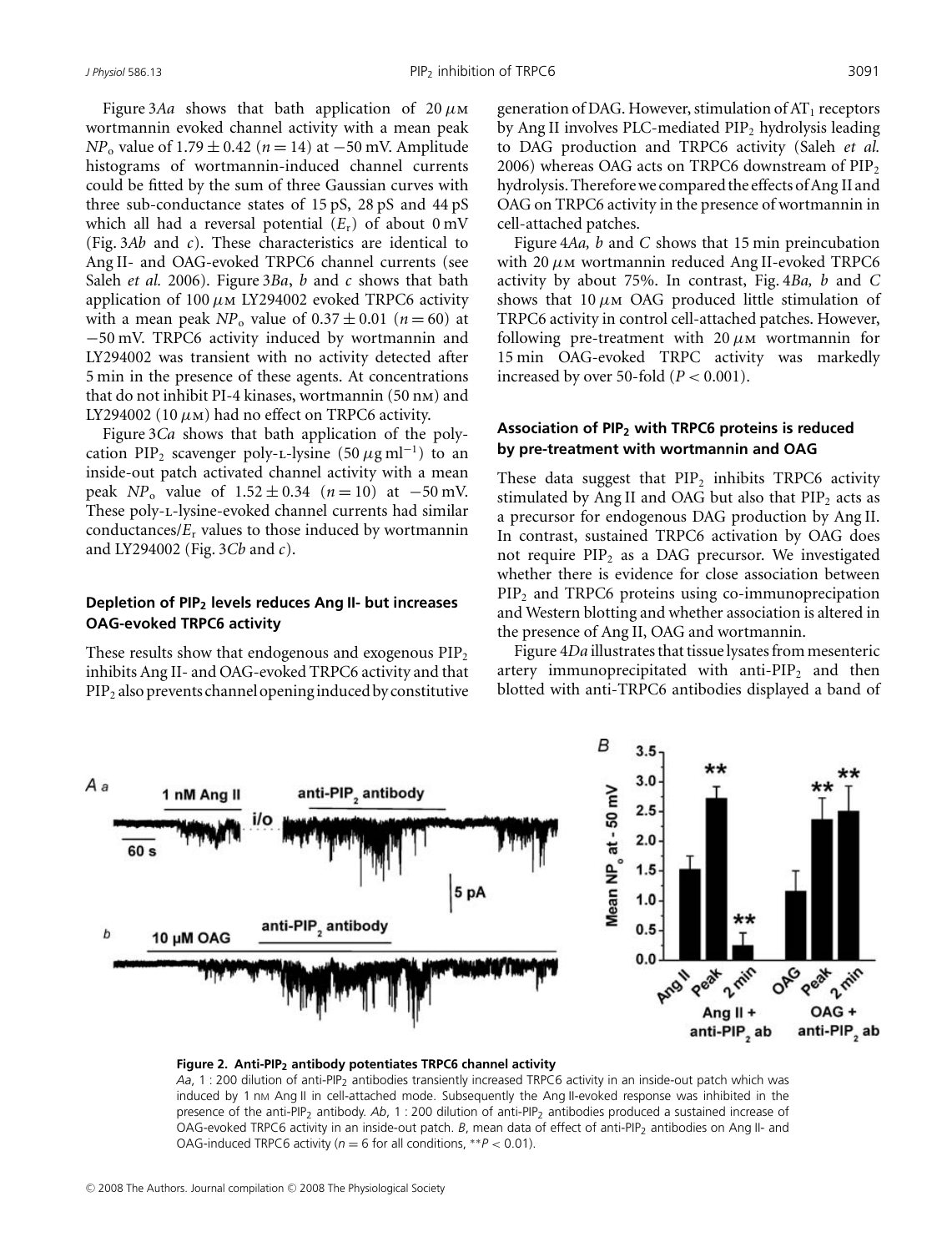∼110 kDa which is the expected molecular weight for TRPC6 proteins. Complementary studies showed that association between TRPC6 and  $PIP<sub>2</sub>$  could be obtained using anti-TRPC6 for immunoprecipitation and anti-PIP<sub>2</sub> for blotting (data not shown). Figure 4*Da* also shows that incubation with 1 nm Ang II,  $10 \mu$ m OAG and  $20 \mu$ m wortmannin for 15 min before tissue lysis all reduced the association of TRPC6 proteins with  $PIP_2$ . Moreover, Fig. 4*Db* shows that wortmannin reduced, whereas Ang II and OAG had little effect, on total tissue PIP<sub>2</sub> levels detected with Western blotting. Figure 4*Da* and *c* illustrates that wortmannin, Ang II and OAG had no effect on expression levels of β-actin or TRPC6.

## **Discussion**

The present data clearly show that in addition to acting as a precursor of DAG production endogenous  $PIP<sub>2</sub>$ also inhibits native TRPC6 channel activity in rabbit mesenteric artery myocytes. Morever,  $PIP<sub>2</sub>$  imposes a brake on TRPC6 activation by both Ang II and DAG. This latter result represents a novel physiological role for this important phospholipid in vascular smooth muscle excitation and may suggest that DAG activates TRPC6 channels by reducing this inhibitory action of  $PIP<sub>2</sub>$  on channel proteins.

DiC8-PIP<sub>2</sub> inhibited Ang II-evoked whole-cell curents and TRPC6 channel currents in inside-out patches. Moreover, DiC8-PIP<sub>2</sub> also inhibited OAG-induced TRPC6 activity in inside-out patches with an  $IC_{50}$  of 7.6  $\mu$ M, which is comparable to the affinity of  $\text{PIP}_2$  binding to K<sup>+</sup> channels (Zhang *et al.* 2003) and to fusion proteins composed of TRPC6 C-termini (Kwon et al. 2007). Anti-PIP<sub>2</sub> antibodies initially increased TRPC6 activity induced by Ang II, which is likely to be caused by removal of an inhibitory action of endogenous  $\text{PIP}_2$ . In the continued presence of anti-PIP<sub>2</sub> antibodies, Ang II-induced TRPC6 activity was greatly reduced, which presumably reflects a reduction in



*A* and *B*, respectively, 20  $\mu$ M wortmannin and 100  $\mu$ M LY294002 transiently activated channel activity in cell-attached patches (*a*) which had similar amplitude histograms (*b*) and unitary conductances and *E*<sup>r</sup> values (*c*). *C*, 50 μg ml−<sup>1</sup> poly-L-lysine activated channel currents in an inside-out patch (*a*) which had a similar properties to those evoked by wortmannin and LY294002 (*b* and *c*).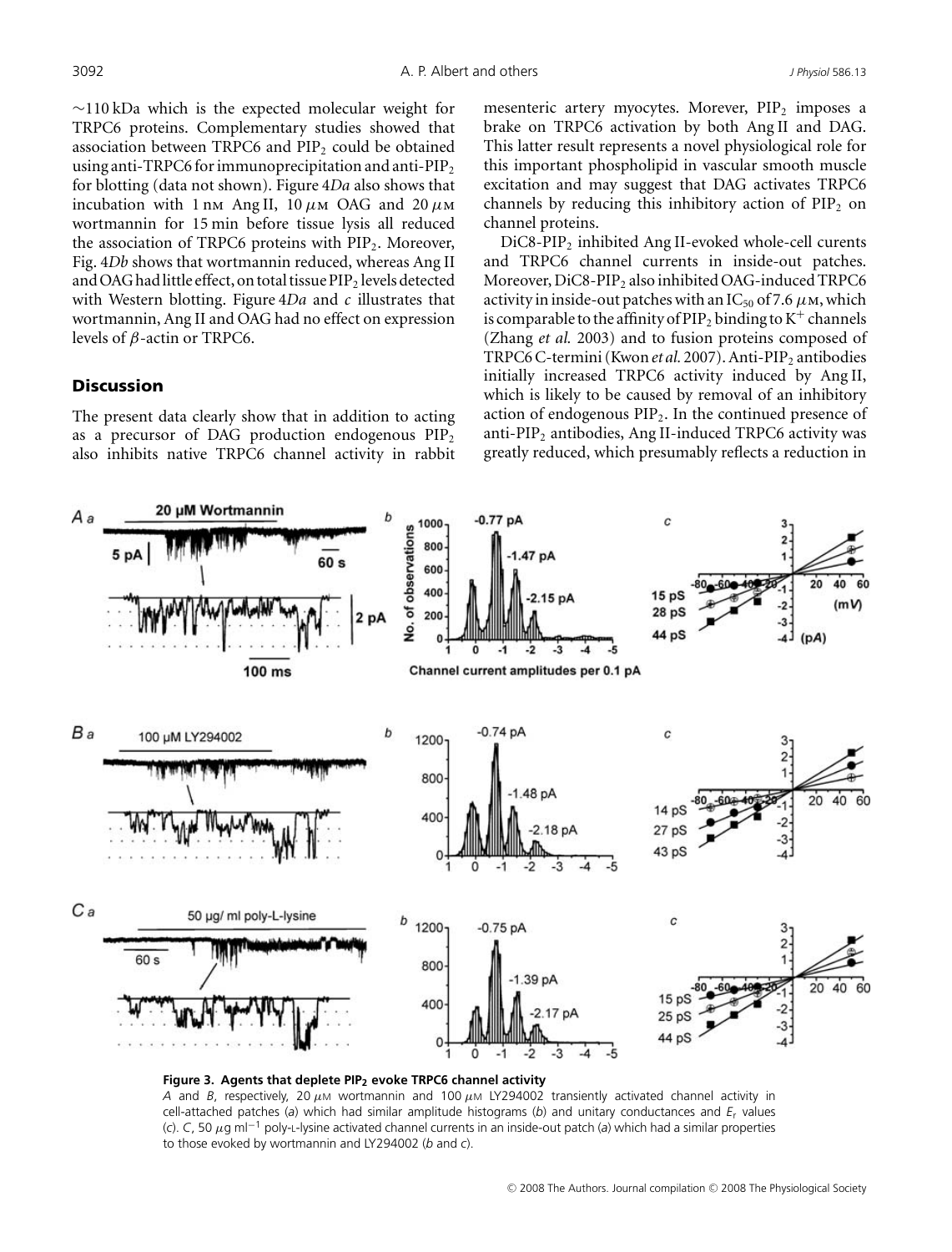PIP<sub>2</sub> required to produce endogenous PLC-mediated DAG production and TRPC6 opening. This is consistent with Ang II-evoked TRPC6 activity being almost completely blocked by U73122, a PLC inhibitor, indicating a pivotal role for PLC in the transduction pathway (Saleh *et al.* 2006). Predictably, anti-PIP<sub>2</sub> antibodies only potentiated OAG-evoked TRPC6 activity because OAG acts downstream of PLC-mediated PIP2 hydrolysis. It has been shown that PIP<sub>2</sub> binds to expressed TRPC6 proteins in HEK293 cells (Tseng *et al.* 2004) and to fusion proteins composed of TRPC6 C-termini (Kwon *et al.* 2007), and the present co-immunoprecipitation work also shows that endogenous  $PIP<sub>2</sub>$  associates with native TRPC6 proteins in unstimulated tissue lysates. The mechanism(s) by which anti-PIP<sub>2</sub> antibodies prevent the inhibitory action of PIP<sub>2</sub> is unknown. However, it is likely that recycling of  $PIP<sub>2</sub>$ means that this phospholipid can be free or bound to TRPC6. Therefore, a simple explanation is that the free  $PIP_2$ –anti- $PIP_2$  antibody complex binds less readily to TRPC6 and is less readily hydrolysed by PLC.

Further evidence for an inhibitory action of endogenous PIP2 on TRPC6 activity is that wortmannin, LY294002 and poly-L-lysine, which all deplete  $PIP<sub>2</sub>$  levels, produced activation of TRPC6 channels in unstimulated myocytes. In mesenteric artery myocytes there is likely to be constitutive production of DAG because an inhibitor of



#### **Figure 4. Wortmannin-induced depletion of PIP2 decreases Ang II-evoked and increases OAG-induced TRPC6 activity in cell-attached patches**

*A* shows that Ang II-evoked TRPC6 activity (*a*) is decreased after pre-treatment with wortmannin (*b*). *B* illustrates that OAG-induced TRPC6 activity (*a*) is markedly increased following pre-treatment with wortmannin (*b*). *C*, mean data showing effect of wortmannin on Ang II- and OAG-induced TRPC6 activity (∗∗∗*P* < 0.001). *Da* shows a co-immunoprecitation experiment in which mesenteric artery tissue lysates were immunoprecipitated (IP) with an anti-PIP2 antibody and then Western blotted (WB) with an anti-TRPC6 antibody. In control conditions a band of  $\sim$ 110 kDa was observed which was absent after pre-treatment of the tissue with 20  $\mu$ M wortmannin, 1 nM Ang II and 10  $\mu$ M OAG for 15 min. Note that similar results were obtained with both anti-TRPC6 antibodies (Alomone and Santa Cruz). *Db*, immunoblot with anti-PIP<sub>2</sub> antibody showing reduction of total tissue PIP<sub>2</sub> levels after incubation with 20 μM wortmannin for 15 min. Pre-treatment with 1 nM Ang II and 10 μM OAG for 15 min had little effect on total tissue PIP2 levels. *Dc*, immunoblot with anti-TRPC6 antibody showing pre-treatment of tissue with 20 μ<sup>M</sup> wortmannin, 1 nM Ang II and 10 μM OAG and for 15 min had no effect on expression of TRPC6 protein. Note that all immunoprecipiation and immunoblot experiments were from at least  $n = 3$ .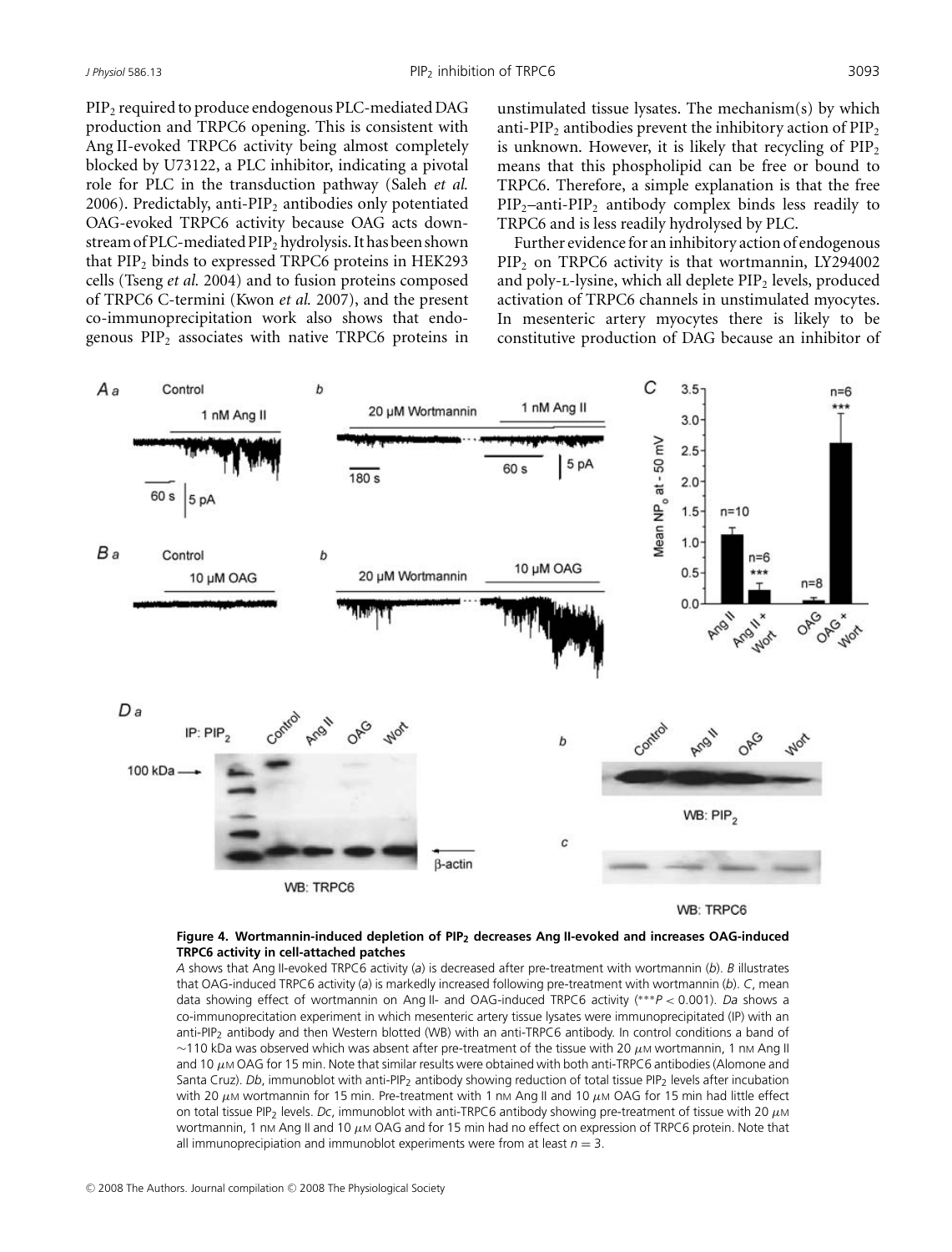DAG lipase, which is the main pathway for metabolism of DAG in smooth muscle (Severson & Hee-Cheong, 1989), activates TRPC6 channels (Saleh *et al.* 2006). It is likely that wortmannin and LY294002 evoked TRPC6 activity by inhibiting PI-4-kinases which produces a reduction in  $PIP_2$  synthesis (Suh & Hille, 2005) due to recycling of this phospholipid. Thus leading to removal of its inhibitory action, and channel opening by constitutive generation of DAG. The transient nature of the excitatory effects of wortmannin and LY294002 is also consistent with the idea that opening of TRPC6 channels requires PIP2-mediated DAG production. Therefore, depletion of PIP<sub>2</sub> will lead eventually to reduced DAG production and channel activation. Indeed, co-immunoprecipitation studies showed that wortmannin reduced both the association of  $PIP_2$  with TRPC6 proteins and  $PIP_2$ levels in unstimulated tissue lysates. Wortmannin also produced transient TRPC6 activity and greatly reduced noradrenaline-evoked TRPC6 currents in portal vein indicating that  $PIP_2$  may have a similar action on TRPC6 in this preparation (Aromolaran *et al.* 2000; Inoue *et al.* 2001).

As expected, wortmannin reduced Ang II-evoked TRPC6 activity, which correlated with depletion of tissue  $PIP<sub>2</sub>$  levels and decreased association between  $PIP<sub>2</sub>$  and TRPC6 proteins demonstrated by Western blotting and co-immunoprecipitation. A notable result was that in the presence of wortmannin, OAG-evoked TRPC6 activity in cell-attached patches was enhanced by about 50-fold, whereas OAG-induced TRPC6 activity in inside-out patches was only increased 2-fold by an anti- $PIP<sub>2</sub>$  antibody. These differences in potentiation of TRPC6 activity by depletion of  $PIP_2$  probably relate to the relative activity of OAG alone in the different patch configurations with OAG evoking much larger activity in inside-out than in cell-attached patches (see Figs 1*Ba* and 4*Ba*). These differences in stimulation of TRPC6 by OAG may suggest that in inside-out patches OAG is more effective at removing the inhibitory action of  $PIP<sub>2</sub>$  and/or there are lower levels of  $PIP<sub>2</sub>$  in a patch following excision. However, what is conclusive from these data is that there are opposing inhibitory effects of  $PIP_2$  and excitatory DAG actions on TRPC6 proteins.

An intriguing observation was that OAG reduced association between  $PIP<sub>2</sub>$  and TRPC6 proteins without reducing tissue  $PIP<sub>2</sub>$  levels. We are cautious in concluding any mechanism from these results although it is tempting to speculate that a simple model of mutual antagonism between DAG and  $PIP_2$ , perhaps at a similar binding site(s), may underlie the mechanism by which TRPC6 proteins are activated by DAG via a PKC-independent mechanism. However, it is also possible that DAG may partially activate TRPC6, which in turn allows entry of  $Ca^{2+}$  ions leading to subsequent activation of PLC and  $PIP<sub>2</sub>$  hydrolysis. Considerably more work including identification of mutual DAG and  $PIP_2$  binding sites within TRPC6 proteins and investigation of the role of PLC will be required to prove these possible activation mechanisms of TRPC6. Nevertheless, our data suggest that simultaneous depletion of  $PIP_2$  and production of DAG is necessary for activation of native TRPC6 activation as previously proposed for TRP channels in *Drosophila* (Estacion *et al.* 2001; Hardie, 2003).

It is not clear why our data showing that  $\text{PIP}_2$  has an inhibitory effect on native TRPC6 channels is opposite to the facilitatory response seen in expressed TRPC6 channels (Kwon *et al.* 2007; Lemonnier *et al.* 2008) although it should be noted that the work of Kwon *et al.* mainly focused on the role of  $PIP<sub>3</sub>$  in regulating TRPC6 activity. Lemonnier*et al.*(2008) may have observed potentiation of TRPC6 activity by  $PIP_2$  through the phospholipid acting as a substrate for generation of DAG, particularly if there was an excess of expressed TRPC6 proteins compared with endogenous PIP<sub>2</sub> levels in HEK293 cells. However, our present results may explain why pre-treatment with low doses of carbachol, which are likely to lower  $\text{PID}_2$ levels, enhanced OAG-evoked TRPC activity expressed in HEK293 cells (Estacion *et al.* 2004).

In conclusion, endogenous  $\text{PIP}_2$  imposes an inhibitory action on native TRPC6 channels in mesenteric artery myocytes. Removal of this tonic inhibitory effect leads to TRPC6 channel activation indicating that  $PIP_2$  has a dual role of being a precursor for DAG production for channel activation and a direct inhibitor of the ion channel. This may represent an important novel physiological activation mechanism of native TRPC6 channels in vascular myocytes and may also be a common activation mechanism of other TRPC proteins stimulated by DAG via a PKC-independent pathway.

## References

- Albert AP & Large WA (2003). Synergism between inositol phosphates and diacylglycerol on native TRPC6-like channels in rabbit portal vein myocytes. *J Physiol* **552**, 789–795.
- Albert AP & Large WA (2006). Signal transduction pathways and gating mechanisms of native TRP-like cation channels in vascular myocytes. *J Physiol* **570**, 45–51.
- Albert AP, Piper AS & Large WA (2005). Role of phospholipase D and diacylglycerol in activating constitutive TRPC-like cation channels in rabbit ear artery myocytes. *J Physiol* **566**, 769–780.
- Albert AP, Pucovsky V, Prestwich SA & Large WA (2006). TRPC3 properties of a native constitutively active  $Ca<sup>2+</sup>$ -permeable cation channel in rabbit ear artery myocytes. *J Physiol* **571**, 361–373.
- Albert AP, Saleh SN, Peppiatt-Wildman CM & Large WA (2007). Multiple activation mechanisms of store-operated TRPC channels in smooth muscle cells. *J Physiol* **583**, 25–36.